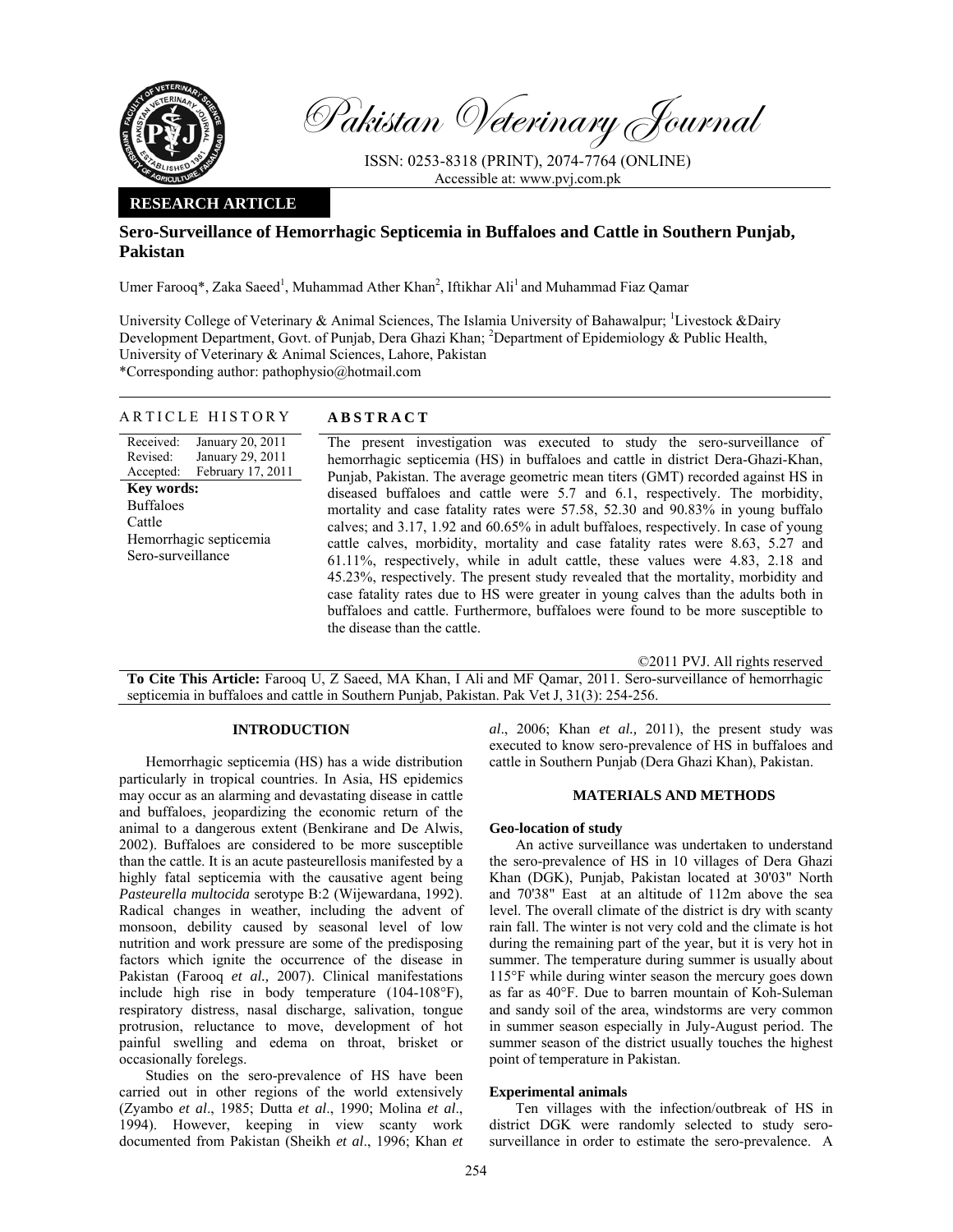|  | <b>Table 1:</b> Comparative GMT values against HS in buffaloes and cattle |  |  |  |
|--|---------------------------------------------------------------------------|--|--|--|
|--|---------------------------------------------------------------------------|--|--|--|

| <b>Species</b>   | Group    | Distribution of animals on basis of HS titer |     |     |         |       |         | GMT     |     |     |     |      |
|------------------|----------|----------------------------------------------|-----|-----|---------|-------|---------|---------|-----|-----|-----|------|
|                  |          | ን-0                                          | ን-. | ን-2 | $7 - 3$ | $7-4$ | $7 - 5$ | $7 - 6$ | ว-7 | ን-8 | ን-9 |      |
| <b>Buffaloes</b> | Affected |                                              |     | ۱9  |         |       |         |         |     |     |     | ر.د  |
|                  | Healthy  |                                              |     |     |         | 23    | 28      | 32      |     |     |     | 34.3 |
| Cattle           | Affected |                                              |     | 24  | 22      | 25    |         |         |     |     |     | 6.1  |
|                  | Healthy  |                                              |     |     |         | ۱۹    |         | 29      |     |     |     | 32.0 |

total of 4248 animals (2963 buffaloes and 1285 cattle) from these villages were further divided into young (below 1 year) and adult (above 1 year) animals both for buffalo and cattle. Each homestead was visited from door to door in all villages and the relevant information regarding the affected animals (morbidity, mortality and case fatality rates) was recorded on a questionnaire. For comparison purposes, 10 villages (control) free of infection in the same district were also surveyed.

#### **Blood collection and serological analysis**

Blood samples (6 ml) without anticoagulant were collected from HS affected 100 buffaloes and cattle each. Matched samples from 100 healthy buffaloes and cattle each were also collected which served as control. Serum from each sample was decanted and stored at -20°C until analysis.

Antibodies against *Pasteurella multocida* were measured by indirect haemagglutination test (IHA) using human blood group 'O' (Bain *et al.,* 1982). Briefly, two fold dilutions of the test sera starting from 1:5 to 1:640 were made in normal saline using microtitre plates (96 wells) and added 25 µl amount to all the wells of plate except those of column 11 and 12 which served as control. First four wells (A-D) of column 11 were added with known negative serum and last four wells (E-H) with the known positive serum. Sensitized RBC's (1%) were added in equal amounts  $(25 \text{ µ})$  to all the wells of the plate, so that column 12 served as control for the RBC's. The plates were incubated at room temperature for two hours and the observations were recorded. Thereafter, the plates were kept reincubated under refrigeration for overnight, shaken vigorously, allowed to resettle and were read again. Results were interpreted as positive (no bead formation) or negative (bead formation with sharp clear margins). The IHA antibody titers against HS were converted into geometric mean titers (GMT) for each group (Burgh, 1998).

#### **Statistical analysis**

For analysis purpose, the animals (buffalo and cattle) were divided into two age groups i.e. young and adult. Data thus collected regarding mortality, morbidity and case fatality were subjected to Chi square analysis.

#### **RESULTS AND DISCUSSION**

Hemorrhagic septicemia is a disease of utmost economic importance particularly in Asia where the susceptible animal population consists of 432 million cattle and 146 million buffaloes, which constitutes 30 and 95% of the world's cattle and buffalo population, respectively (FAO, 1995). In India, during the past four decades, HS is documented to be responsible for 45-55% of all bovine deaths. During the 12 years period from

1974 to 1986, it accounted for 58.7% of the aggregate of deaths due to five endemic diseases, *viz*. foot-and-mouth disease (FMD), rinderpest, black quarter, anthrax and HS (Dutta *et al.*, 1990). In an active surveillance study in Sri Lanka, it was shown that in the 1970's, around 15% buffaloes and 8% cattle died of HS annually (De Alwis and Vipulasiri, 1981). Similarly, 34.4% of all deaths in susceptible stock (Sheikh *et al.,* 1996) and 31.48% mortality have been reported in buffalo calves (Khan *et al*., 2011) in Pakistan. The results of this study also clearly indicate that HS is a vital hurdle in the economic uplift of the livestock sector with high incidence rates and alarming morbidity, mortality and case fatality rates.

In the present study, the comparative values of GMT against HS, deducted through IHA test, both for buffaloes and cattle are presented in Table 1. It was noticed that the GMT value was 5.7 for affected buffaloes in comparison to 34.3 in healthy ones. Similarly, it was 6.1 in affected cattle in contrast to 32.0 in healthy ones. Hence, in diseased buffaloes, the titer was lesser as compared to diseased cattle making them more susceptible to the disease. These results are in line with the findings of De Alwis *et al.* (1986) who have reported a higher GMT values for cattle as compared to those for buffaloes. Similarly, the mean GMT values of 4.12 and 64.41 for affected and recovered animals have been reported by Khan *et al.* (2006).

In the total population of 4248 animals from 10 infected/outbreak villages, the overall morbidity, mortality and case fatality rates were 17.39, 14.66 and 84.30%, respectively with buffaloes having significantly higher values as compared to cattle (Table 2). In buffalo population, the morbidity, mortality and case fatality rates were 22.30, 19.64 and 88.04%, respectively; however, for the cattle population, these values were 6.07, 3.19 and 52.56%, respectively. These results are in accordance with those of De Alwis (1981), who documented overall mortality rate of 45.2 and 15.8% for buffaloes and cattle, respectively. Similarly, Sheikh *et al.* (1996) have also documented 9% mortality and 78% case fatality rates of HS in buffaloes, whereas these values were 2.5 and 62% in cattle. A mortality rate of 31% has been reported in buffaloes by Suhail *et al.* (2003) in North Waziristan Agency, Pakistan. Radostits *et al.* (2005) have reported that the overall mean case fatality for buffaloes is nearly three times as high as in cattle. Buffalo has been considered the most susceptible animal to HS throughout the world with highest incidence, morbidity, mortality and case fatality rates. Perhaps, the genetic makeup of the buffalo makes it an ideal host for the causative parasite hence increasing its susceptibility to the disease.

Young stock of both buffaloes and cattle was more affected as compared to the adult ones (Table 3). The morbidity, mortality and case fatality rates were significantly higher in young stock. In buffaloes, these